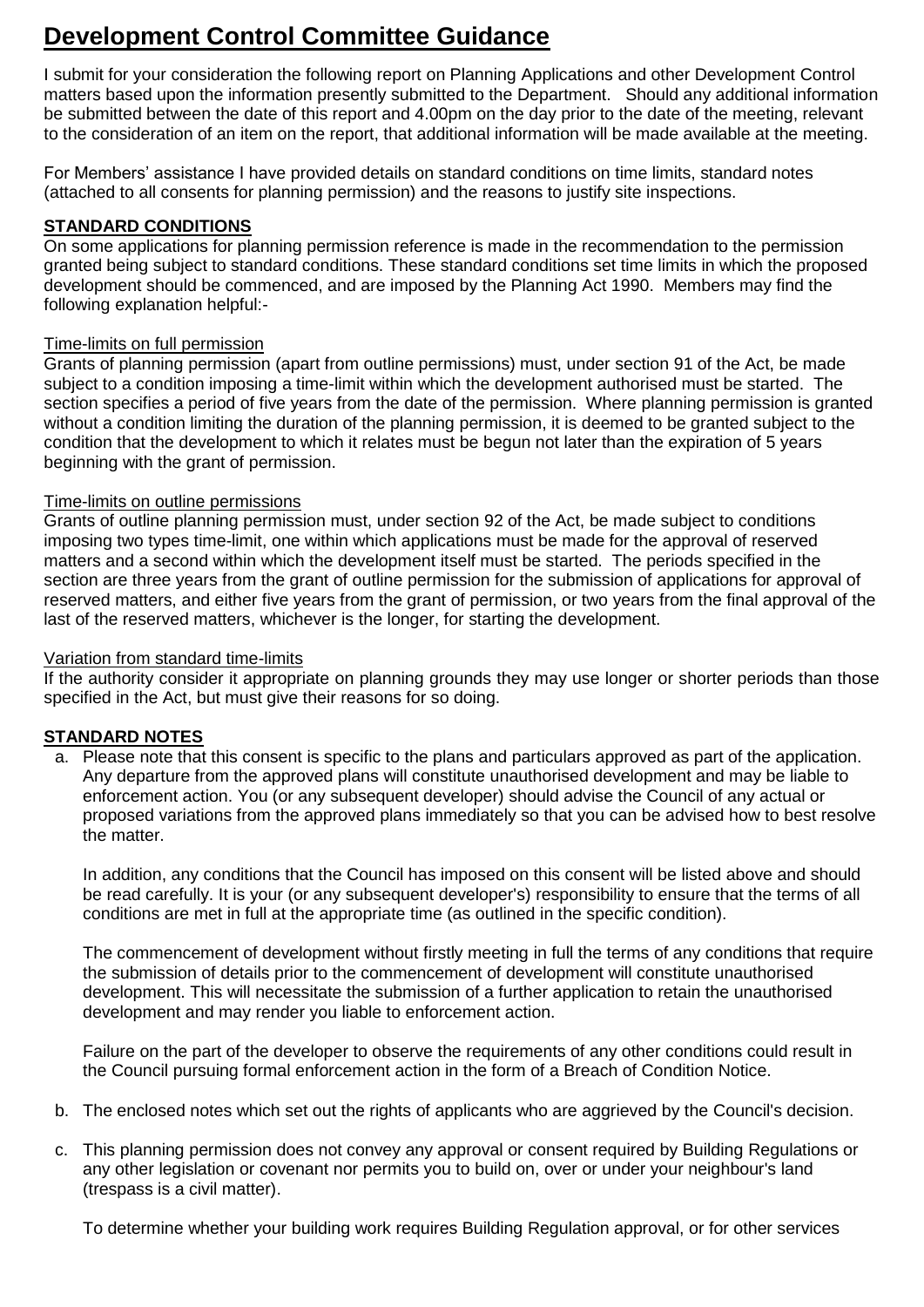provided by the Council's Building Control Section, you should contact that Section on 01656 643408 or at:- <http://www.bridgend.gov.uk/buildingcontrol>

- d. Developers are advised to contact the statutory undertakers as to whether any of their apparatus would be affected by the development
- e. Attention is drawn to the provisions of the party wall etc. act 1996
- f. Attention is drawn to the provisions of the Wildlife and Countryside Act 1981 and in particular to the need to not disturb nesting bird and protected species and their habitats.
- g. If your proposal relates to residential development requiring street naming you need to contact 01656 643136
- h. If you are participating in the DIY House Builders and Converters scheme the resultant VAT reclaim will be dealt with at the Chester VAT office (tel: 01244 684221)
- i. Developers are advised to contact the Environment and Energy helpline (tel: 0800 585794) and/or the energy efficiency advice centre (tel: 0800 512012) for advice on the efficient use of resources. Developers are also referred to Welsh Government Practice Guidance: Renewable and Low Carbon Energy in Buildings (July 2012): <http://wales.gov.uk/topics/planning/policy/guidanceandleaflets/energyinbuildings/?lang=en>
- j. Where appropriate, in order to make the development accessible for all those who might use the facility, the scheme must conform to the provisions of the Disability Discrimination Act 1995 as amended by the Disability Discrimination Act 2005. Your attention is also drawn to the Code of Practice relating to the Disability Discrimination Act 1995 Part iii (Rights of Access to Goods, Facilities and Services)
- k. If your development lies within a coal mining area, you should take account of any coal mining related hazards to stability in your proposals. Developers must also seek permission from the Coal Authority before undertaking any operations that involves entry into any coal or mines of coal, including coal mine shafts and adits and the implementation of site investigations or other works. Property specific summary information on any past, current and proposed surface and underground coal mining activity to affect the development can be obtained from the Coal Authority. The Coal Authority Mining Reports Service can be contacted on 0845 7626848 or [www.coal.gov.uk](http://www.coal.gov.uk/)
- l. If your development lies within a limestone area you should take account of any limestone hazards to stability in your proposals. You are advised to engage a Consultant Engineer prior to commencing development in order to certify that proper site investigations have been carried out at the site sufficient to establish the ground precautions in relation to the proposed development and what precautions should be adopted in the design and construction of the proposed building(s) in order to minimise any damage which might arise as a result of the ground conditions.
- m. The Local Planning Authority will only consider minor amendments to approved development by the submission of an application under section 96A of the Town and Country Planning Act 1990. The following amendments will require a fresh application:
	- re-siting of building(s) nearer any existing building or more than 250mm in any other direction;
	- increase in the volume of a building;
	- increase in the height of a building:
	- changes to the site area:
	- changes which conflict with a condition;
	- additional or repositioned windows / doors / openings within 21m of an existing building;
	- changes which alter the nature or description of the development;
	- new works or elements not part of the original scheme;
	- new works or elements not considered by an environmental statement submitted with the application.
- n. The developer shall notify the Planning Department on 01656 643155 / 643157 of the date of commencement of development or complete and return the Commencement Card (enclosed with this Notice).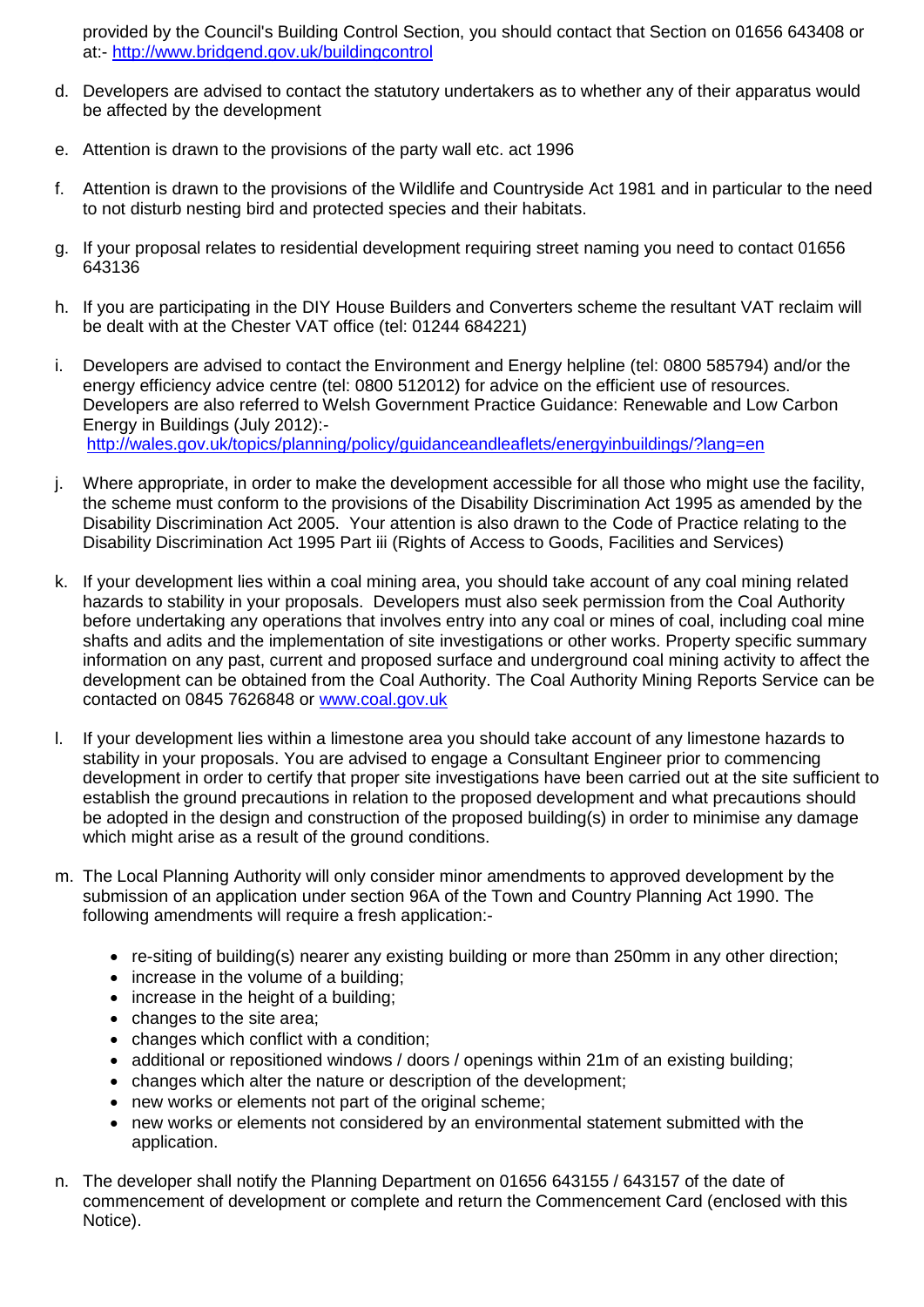- o. The presence of any significant unsuspected contamination, which becomes evident during the development of the site, should be brought to the attention of the Public Protection section of the Legal and Regulatory Services directorate. Developers may wish to refer to 'Land Contamination: A Guide for Developers' on the Public Protection Web Page.
- p. Any builder's debris/rubble must be disposed of in an authorised manner in accordance with the Duty of Care under the Waste Regulations.

# **THE SITE INSPECTION PROTOCOL**

The Site Inspection Protocol is as follows:-

# **Purpose**

#### **Fact Finding**

Development Control Committee site visits are not meetings where decisions are made and neither are they public meetings. They are essentially fact finding exercises, held for the benefit of Members, where a proposed development may be difficult to visualise from the plans and supporting material. They may be necessary for careful consideration of relationships to adjoining property or the general vicinity of the proposal due to its scale or effect on a listed building or conservation area.

#### **Request for a Site Visit**

#### **Ward Member request for Site Visit**

Site visits can be costly and cause delays so it is important that they are only held where necessary normally on the day prior to Committee and where there is a material planning objection.

Site visits, whether Site Panel or Committee, are held pursuant to:-

- 1. a decision of the Chair of the Development Control Committee (or in his/her absence the Vice Chair) or
- 2. a request received within the prescribed consultation period from a local Ward Member or another Member consulted because the application significantly affects the other ward, and where a material planning objection has been received by the Development Department from a statutory consultee or local resident.

A request for a site visit made by the local Ward Member, or another Member in response to being consulted on the proposed development, must be submitted in writing, or electronically, within 21 days of the date they were notified of the application and shall clearly indicate the planning reasons for the visit.

Site visits cannot be undertaken for inappropriate reasons (see below).

The Development Control Committee can also decide to convene a Site Panel or Committee Site Visit.

#### **Inappropriate Site Visit**

Examples where a site visit would not normally be appropriate include where:-

- purely policy matters or issues of principle are an issue
- to consider boundary or neighbour disputes
- issues of competition
- loss of property values
- any other issues which are not material planning considerations
- where Councillors have already visited the site within the last 12 months, except in exceptional circumstances

#### **Format and Conduct at the Site Visit**

#### **Attendance**

Members of the Development Control Committee, the local Ward Member and the relevant Town or Community Council will be notified in advance of any visit. The applicant and/or the applicant's agent will also be informed as will the first person registering an intent to speak at Committee but it will be made clear that representations cannot be made during the course of the visit.